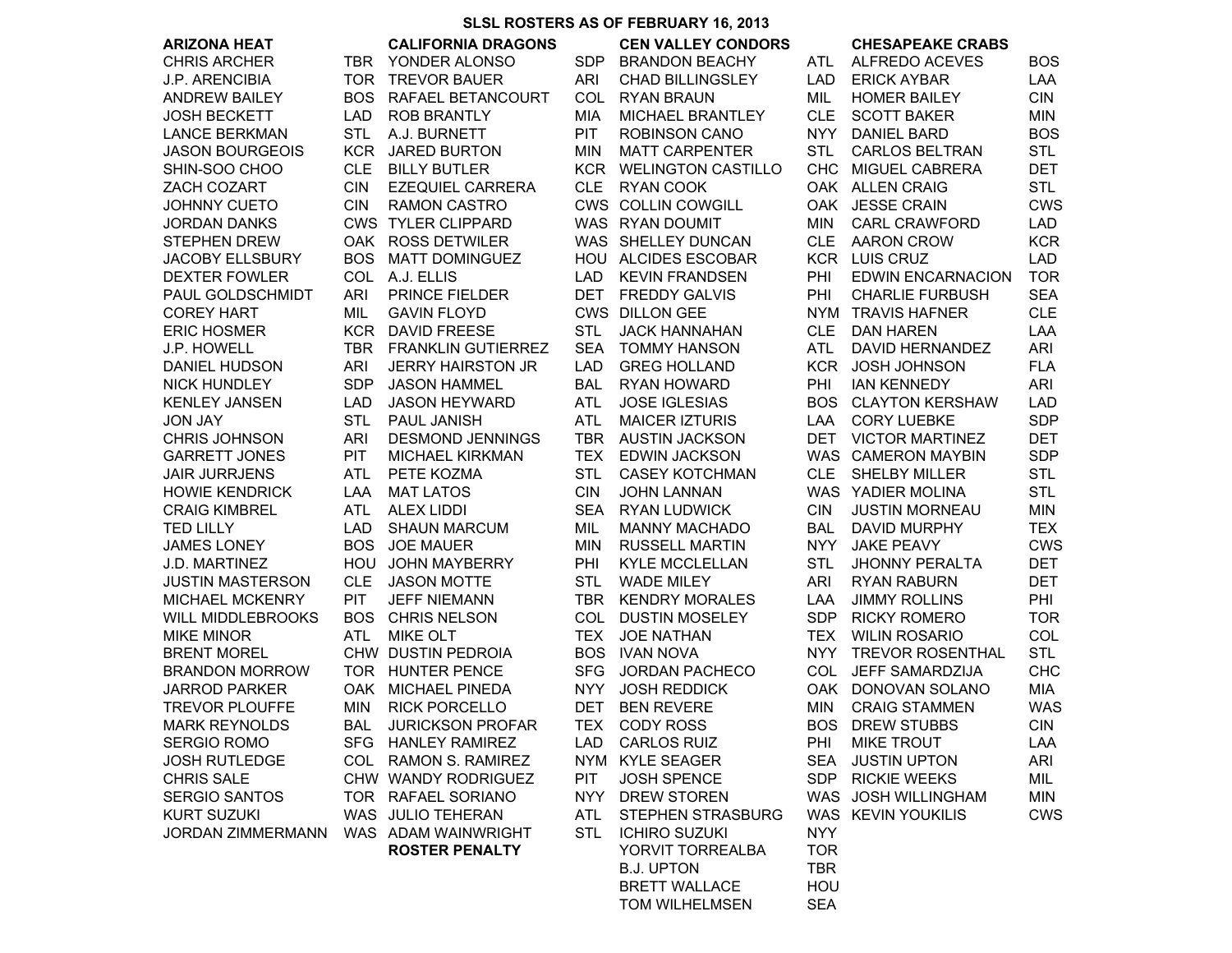| <b>EMERALD CITY OSPREY</b> |            | <b>GALAPAGOS TORTOISES</b> |            | <b>JACKSON HOLE GUIDES</b> |            | <b>MALIBU WAVE</b>       |            |
|----------------------------|------------|----------------------------|------------|----------------------------|------------|--------------------------|------------|
| AL ALBURQUERQUE            | <b>DET</b> | <b>JOSE ALTUVE</b>         |            | HOU ANTONIO BASTARDO       | <b>PHI</b> | <b>BRETT ANDERSON</b>    | <b>OAK</b> |
| <b>JOHN AXFORD</b>         | MIL        | PEDRO ALVAREZ              | <b>PIT</b> | <b>BRENNAN BOESCH</b>      | DET        | <b>GRANT BALFOUR</b>     | <b>OAK</b> |
| <b>BRANDON BELT</b>        | <b>SFG</b> | <b>JOAQUIN BENOIT</b>      | <b>DET</b> | <b>JULIO BORBON</b>        | TEX        | <b>HEATH BELL</b>        | <b>SDP</b> |
| <b>ADRIAN BELTRE</b>       | <b>TEX</b> | <b>MATT CAIN</b>           | <b>SFG</b> | DOMONIC BROWN              | PHI        | <b>JAY BRUCE</b>         | <b>CIN</b> |
| PETER BOURJOS              | LAA        | <b>ALEX COBB</b>           | TBR        | <b>CLAY BUCHHOLZ</b>       | <b>BOS</b> | SANTIAGO CASILLA         | <b>SFG</b> |
| <b>CHRIS CAPUANO</b>       | <b>LAD</b> | <b>WADE DAVIS</b>          | TBR        | <b>DYLAN BUNDY</b>         | BAL        | <b>AROLDIS CHAPMAN</b>   | <b>CIN</b> |
| <b>CHRIS CARTER</b>        |            | OAK IAN DESMOND            |            | WAS JAMEY CARROLL          | LAD.       | <b>COCO CRISP</b>        | <b>OAK</b> |
| <b>CHRIS CARPENTER</b>     | STL        | <b>SCOTT DOWNS</b>         | TOR.       | <b>STARLIN CASTRO</b>      |            | CHC R.A. DICKEY          | <b>NYM</b> |
| <b>BRANDON CRAWFORD</b>    | <b>SFG</b> | <b>ANDRE ETHIER</b>        | <b>LAD</b> | <b>HANK CONGER</b>         | LAA        | <b>LUCAS DUDA</b>        | <b>NYM</b> |
| <b>YU DARVISH</b>          | <b>TEX</b> | <b>MIKE FIERS</b>          | MIL        | <b>NELSON CRUZ</b>         | TEX        | <b>DANNY ESPINOSA</b>    | <b>WAS</b> |
| <b>CHRIS DAVIS</b>         | <b>BAL</b> | <b>MATT GARZA</b>          | <b>CHC</b> | <b>JOHN DANKS</b>          |            | <b>CWS TODD FRAZIER</b>  | <b>CIN</b> |
| <b>MARK ELLIS</b>          | <b>LAD</b> | CARLOS GONZALEZ            |            | COL ALEJANDRO DE AZA       |            | <b>CWS BRETT GARDNER</b> | <b>NYY</b> |
| YUNEL ESCOBAR              | TOR.       | <b>JASON GRILLI</b>        | PIT        | RANDALL DELGADO            | ATL        | <b>JASON GIAMBI</b>      | COL        |
| <b>CASEY FIEN</b>          | <b>MIN</b> | <b>CHASE HEADLEY</b>       | <b>SDP</b> | <b>RYAN DEMPSTER</b>       | <b>CHC</b> | DEE GORDON               | <b>LAD</b> |
| RAFAEL FURCAL              | STL        | PHILIP HUGHES              | NYY.       | <b>KYLE DRABEK</b>         |            | TOR ZACH GREINKE         | LAA        |
| <b>CARLOS GOMEZ</b>        | MIL        | <b>KELLY JOHNSON</b>       | TOR        | <b>MARCO ESTRADA</b>       | MIL        | <b>COLE HAMELS</b>       | PHI        |
| YASMANI GRANDAL            | <b>SDP</b> | <b>ADAM JONES</b>          | <b>BAL</b> | <b>KYLE FARNSWORTH</b>     | TBR        | <b>KELVIN HERRERA</b>    | <b>KCR</b> |
| <b>JESUS GUZMAN</b>        | <b>SDP</b> | <b>JEFF KEPPINGER</b>      | TBR        | NEFTALI FELIZ              | TEX        | <b>OMAR INFANTE</b>      | MIA        |
| <b>SCOTT HAIRSTON</b>      |            | NYM GEORGE KONTOS          | <b>SFG</b> | <b>ALEX GORDON</b>         |            | KCR HISASHI IWAKUMA      | <b>SEA</b> |
| ROY HALLADAY               | PHI        | <b>JASON KUBEL</b>         | <b>ARI</b> | <b>ANTHONY GOSE</b>        | TOR        | <b>JOHN JASO</b>         | <b>TBR</b> |
| <b>JOSH HAMILTON</b>       | <b>TEX</b> | <b>BRYAN LAHAIR</b>        | CHC        | <b>BRYCE HARPER</b>        | <b>WAS</b> | <b>JIM JOHNSON</b>       | <b>BAL</b> |
| <b>CASEY JANSSEN</b>       | TOR.       | <b>JON LESTER</b>          | <b>BOS</b> | <b>RAMON HERNANDEZ</b>     | <b>CIN</b> | <b>REED JOHNSON</b>      | ATL        |
| <b>STEVE JOHNSON</b>       | <b>BAL</b> | <b>WILTON LOPEZ</b>        |            | <b>HOU AARON HILL</b>      | ARI        | <b>CHIPPER JONES</b>     | ATL        |
| <b>ADAM LAROCHE</b>        | <b>WAS</b> | <b>JED LOWRIE</b>          | HOU        | <b>KYLE KENDRICK</b>       | PHI        | PAUL KONERKO             | <b>CWS</b> |
| <b>BRANDON LEAGUE</b>      | <b>SEA</b> | <b>JESUS MONTERO</b>       | <b>SEA</b> | <b>JASON KIPNIS</b>        | <b>CLE</b> | <b>CARLOS LEE</b>        | MIA        |
| <b>MIKE LEAKE</b>          | <b>CIN</b> | <b>MATT MOORE</b>          | TBR        | RYAN LAVARNWAY             | <b>BOS</b> | <b>BRENT LILLIBRIDGE</b> | <b>CWS</b> |
| <b>DERREK LEE</b>          | <b>BAL</b> | DANIEL MURPHY              | <b>NYM</b> | <b>KYLE LOHSE</b>          | <b>STL</b> | <b>STEVE LOMBARDOZZI</b> | <b>WAS</b> |
| <b>TIM LINCECUM</b>        | <b>SFG</b> | <b>DEREK NORRIS</b>        |            | OAK EVAN LONGORIA          | TBR        | JONATHAN LUCROY          | MIL        |
| <b>TOMMY MILONE</b>        |            | OAK JAKE ODORIZZI          | <b>KCR</b> | <b>RYAN MADSON</b>         | <b>CIN</b> | <b>LEONYS MARTIN</b>     | <b>TEX</b> |
| <b>TYLER MOORE</b>         |            | WAS TROY PATTON            | <b>BAL</b> | <b>NICK MARKAKIS</b>       | BAL        | ANDREW MCCUTCHEN         | <b>PIT</b> |
| <b>BRANDON MOSS</b>        |            | OAK JOEL PERALTA           | TBR        | <b>SEAN MARSHALL</b>       | <b>CHC</b> | <b>MARK MELANCON</b>     | <b>BOS</b> |
| <b>MIKE NAPOLI</b>         | <b>TEX</b> | <b>BRYAN PETERSEN</b>      | MIA        | <b>BRANDON MCCARTHY</b>    | OAK        | <b>JUAN PIERRE</b>       | <b>CWS</b> |
| <b>DARREN OLIVER</b>       | <b>TEX</b> | <b>BUSTER POSEY</b>        | <b>SFG</b> | <b>JAMES MCDONALD</b>      | <b>PIT</b> | A.J. PIERZYNSKI          | <b>CWS</b> |
| <b>SALVADOR PEREZ</b>      | <b>KCR</b> | <b>DAVID PRICE</b>         | <b>TBR</b> | <b>DEVIN MESAROCO</b>      | <b>CIN</b> | <b>WILSON RAMOS</b>      | <b>WAS</b> |
| PLACIDO POLANCO            | PHI        | <b>ALEXEI RAMIREZ</b>      | <b>CWS</b> | <b>RICKY NOLASCO</b>       | MIA        | <b>ERASMO RAMIREZ</b>    | <b>SEA</b> |
| <b>TRAYVON ROBINSON</b>    | <b>SEA</b> | <b>ARAMIS RAMIREZ</b>      | <b>CHC</b> | <b>ALBERT PUJOLS</b>       | <b>STL</b> | <b>MARCO SCUTARO</b>     | <b>SFG</b> |
| <b>BRENDAN RYAN</b>        | <b>SEA</b> | <b>ANTHONY RIZZO</b>       | <b>CHC</b> | <b>COLBY RASMUS</b>        | TOR.       | <b>ANDRELTON SIMMONS</b> | <b>ATL</b> |
| <b>EDUARDO SANCHEZ</b>     | <b>STL</b> | <b>JUSTIN RUGGIANO</b>     | <b>NYM</b> | <b>FERNANDO RODNEY</b>     | <b>TBR</b> | <b>GEOVANY SOTO</b>      | <b>TEX</b> |
| <b>JONATHAN SANCHEZ</b>    |            | <b>KCR JAMES SHIELDS</b>   |            | TBR SEAN RODRIGUEZ         |            | TBR HUSTON STREET        | <b>SDP</b> |
| PABLO SANDOVAL             |            | SFG DENARD SPAN            | MIN        | <b>ERVIN SANTANA</b>       |            | KCR MARK TEIXEIRA        | <b>NYY</b> |
| <b>SKIP SCHUMAKER</b>      | STL        | <b>MIKE STANTON</b>        | MIA        | <b>KELLY SHOPPACH</b>      | TBR        | <b>RUBEN TEJADA</b>      | <b>NYM</b> |
| ALFONSO SORIANO            |            | CHC JIM THOME              | <b>CLE</b> | <b>DREW SMYLY</b>          | DET        | <b>MARK TRUMBO</b>       | LAA        |
| <b>JUSTIN TURNER</b>       |            | NYM MATT WIETERS           | <b>BAL</b> | <b>TRAVIS SNIDER</b>       | PIT        | <b>WILL VENABLE</b>      | <b>SDP</b> |
| <b>JASON VARITEK</b>       |            | <b>BOS BEN ZOBRIST</b>     | TBR        | <b>MATT THORNTON</b>       |            | <b>CWS DAYAN VICIEDO</b> | <b>CWS</b> |
| <b>JUSTIN VERLANDER</b>    | <b>DET</b> |                            |            | <b>JACOB TURNER</b>        |            | DET RYAN VOGELSONG       | <b>SFG</b> |
| <b>JORDAN WALDEN</b>       | LAA        |                            |            | <b>BRAYAN VILLARREAL</b>   | DET        | <b>JACK WILSON</b>       | ATL        |
| <b>JEMILE WEEKS</b>        | <b>OAK</b> |                            |            | EDINSON VOLQUEZ            | SDP        | <b>RYAN ZIMMERMAN</b>    | <b>WAS</b> |
| <b>JAYSON WERTH</b>        | <b>WAS</b> |                            |            |                            |            |                          |            |

**SLSL ROSTERS AS OF FEBRUARY 16, 2013**